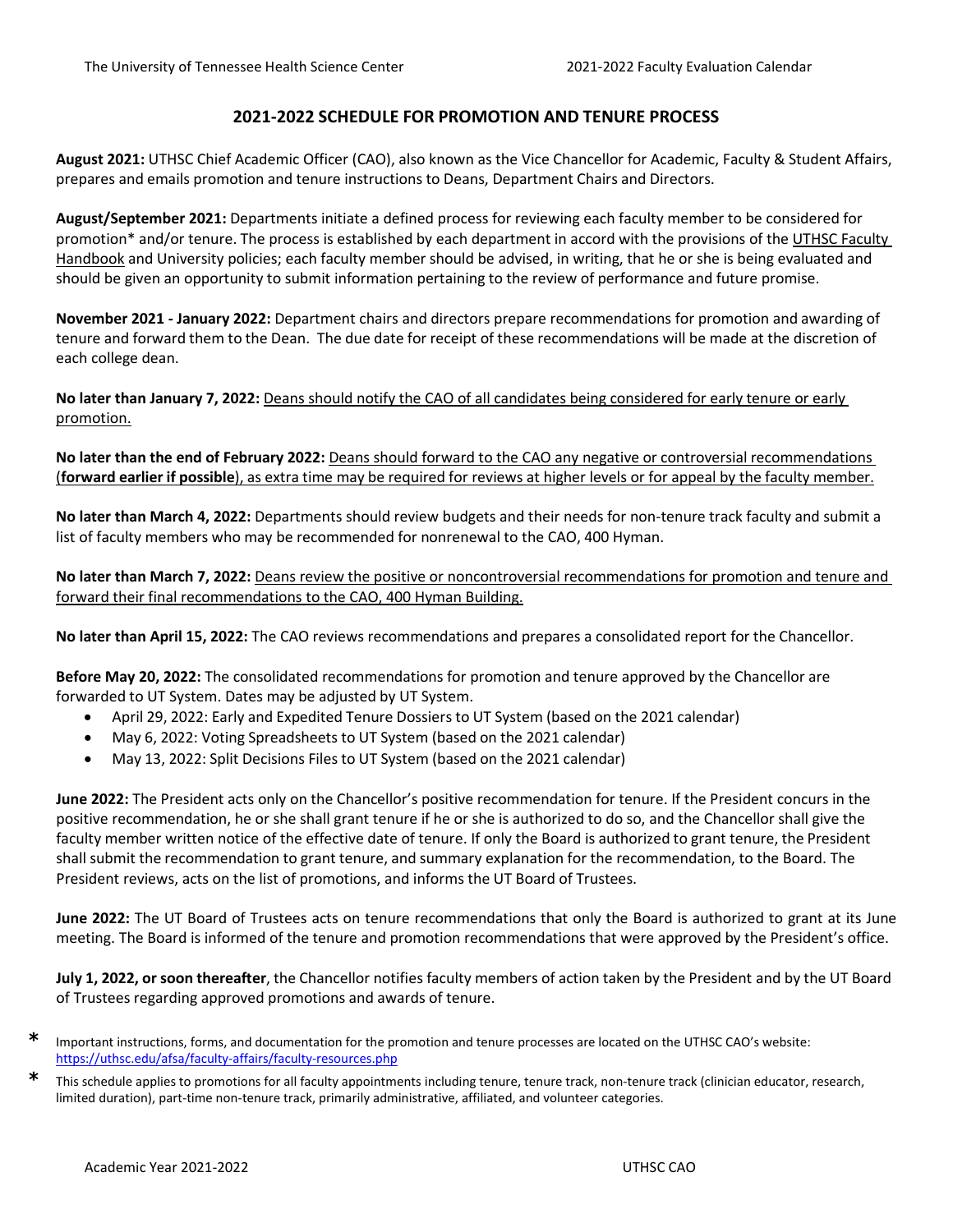## **SCHEDULE FOR ANNUAL FACULTY EVALUATION (Annual Performance and Planning Review: APPR)**

## **Reviewing Performance in Calendar Year 2021 Planning for Goals and Assignments in Calendar Year 2022**

**No later than July 1, 2021:** Reappointment letters confirming appointment for the July 1, 2021 to June 30, 2022 academic year sent to all faculty members who are required to receive them. This includes faculty members who are on non-tenure track or tenure-track. Before issuing a reappointment letter for the next fiscal/academic year (beginning July 1, 2021) for any nontenure track faculty member who receives a rating of Needs Improvement for Rank or Unsatisfactory for Rank on the APPR, the Department Chair shall contact the UTHSC Chief Academic Officer (CAO). An Annual Review Improvement Plan or Enhanced Post-Tenure Performance Review is required for all faculty members who receive negative ratings and who receive reappointment. See pp. 101-102 of the August 2018 UTHSC Faculty Handbook for specifics [\(https://uthsc.edu/afsa/faculty](https://uthsc.edu/afsa/faculty-affairs/documents/faculty-handbook.pdf)[affairs/documents/faculty-handbook.pdf\)](https://uthsc.edu/afsa/faculty-affairs/documents/faculty-handbook.pdf).

**No later than December 31, 2021**: Faculty member has entered required information for the 2021 calendar year into Digital Measures, to include goals and assignments set during the most recent annual review (effective during January 1, 2021 to December 31, 2021) and proposed goals for the 2022 calendar year (January 1, 2022 to December 31, 2022).

**January 2, 2022 through March 15, 2022**: Faculty member must meet with the Department Chair or responsible supervisor to conduct the Annual Performance and Planning Review (no later than March 15, 2022).

**No later than March 31, 2022:** Upon completion of the review process and no later than March 31, 2022, the annual review workflow in Digital Measures must be complete.

Continue to following page for the 2021-2022 Schedule for Post-Tenure Review.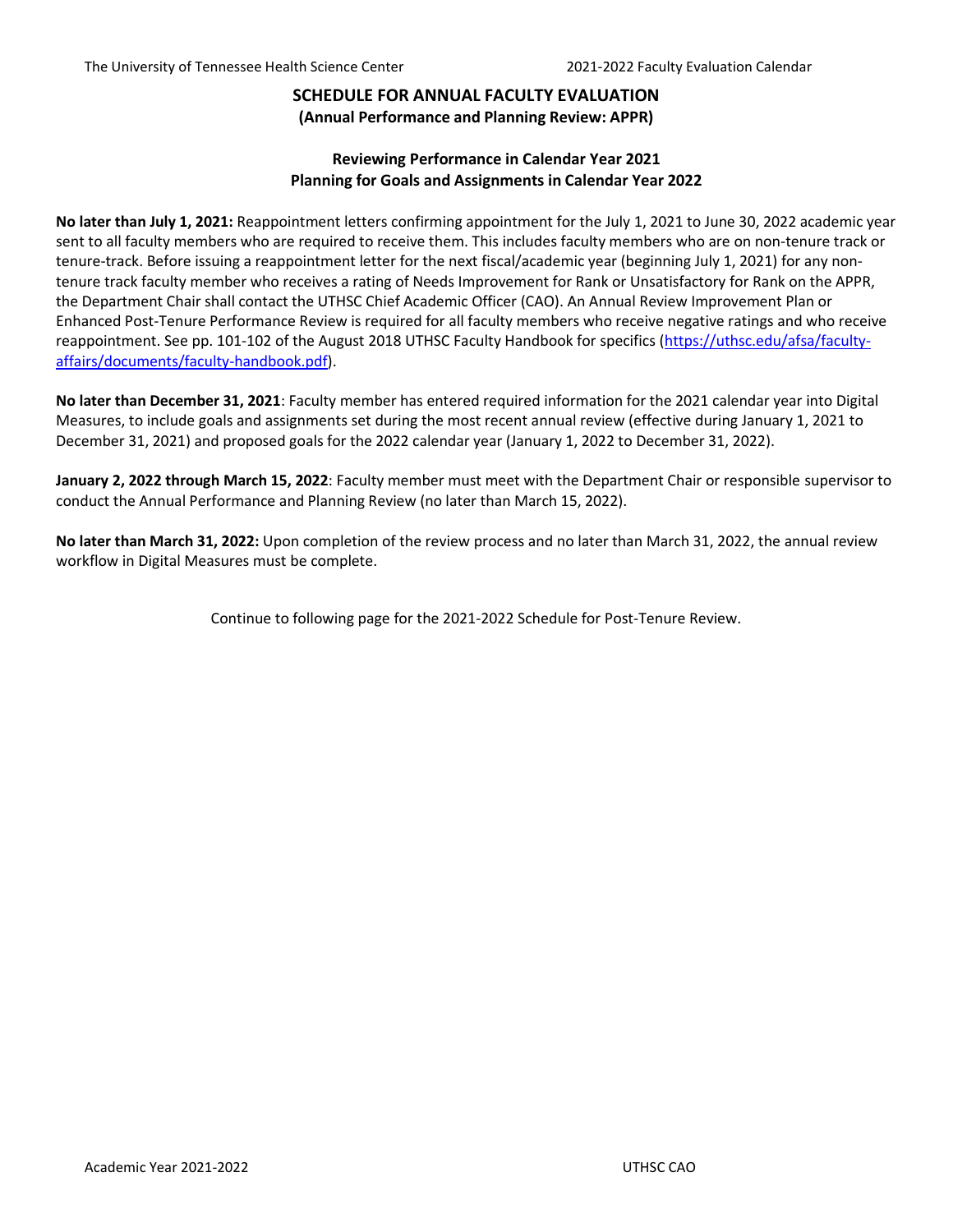#### **2021-2022 SCHEDULE FOR POST-TENURE REVIEW (PTR)**

**No later than July 1, 2021:** Written notice from the UTHSC Chief Academic Officer (CAO) that the faculty member is required to have a PTR.

**No later than August 12, 2021:** PTR Committee is appointed by the CAO.

**No later than August 19, 2021:** CAO provides instructions, guidelines, template for report, and best practices to the PTR Committee.

**No later than August 26, 2021:** PTR Committee receives access to all required materials supplied by division chief (if relevant), department chair, and faculty member, and determines if external reviews are needed.

**No later than October 7, 2021:** PTR Committee Report is prepared and submitted to the CAO. If a dissenting member of the committee chooses to provide a dissenting explanation, that explanation must be included. The CAO distributes the PTR Committee Report for review by the faculty member, division chief (if relevant), department chair, and dean.

**No later than October 21, 2021:** If desired, faculty member, division chief (if relevant), department chair, and dean submit written responses about the PTR Committee Report to the CAO.

**No later than November 4, 2021:** The CAO reviews timely responses to the report and makes an independent evaluation.

**No later than November 18, 2021:** The CAO submits to the Chancellor the PTR Committee's report, all timely responses, and any additional conclusions and recommendations based on the CAO's independent evaluation.

**No later than December 2, 2021:** Chancellor indicates whether or not he or she concurs in the CAO's determination.

**January 1, 2022:** Within 30 days of the receipt of the PTR Committee report, the faculty member may appeal any conclusion with which he or she disagrees.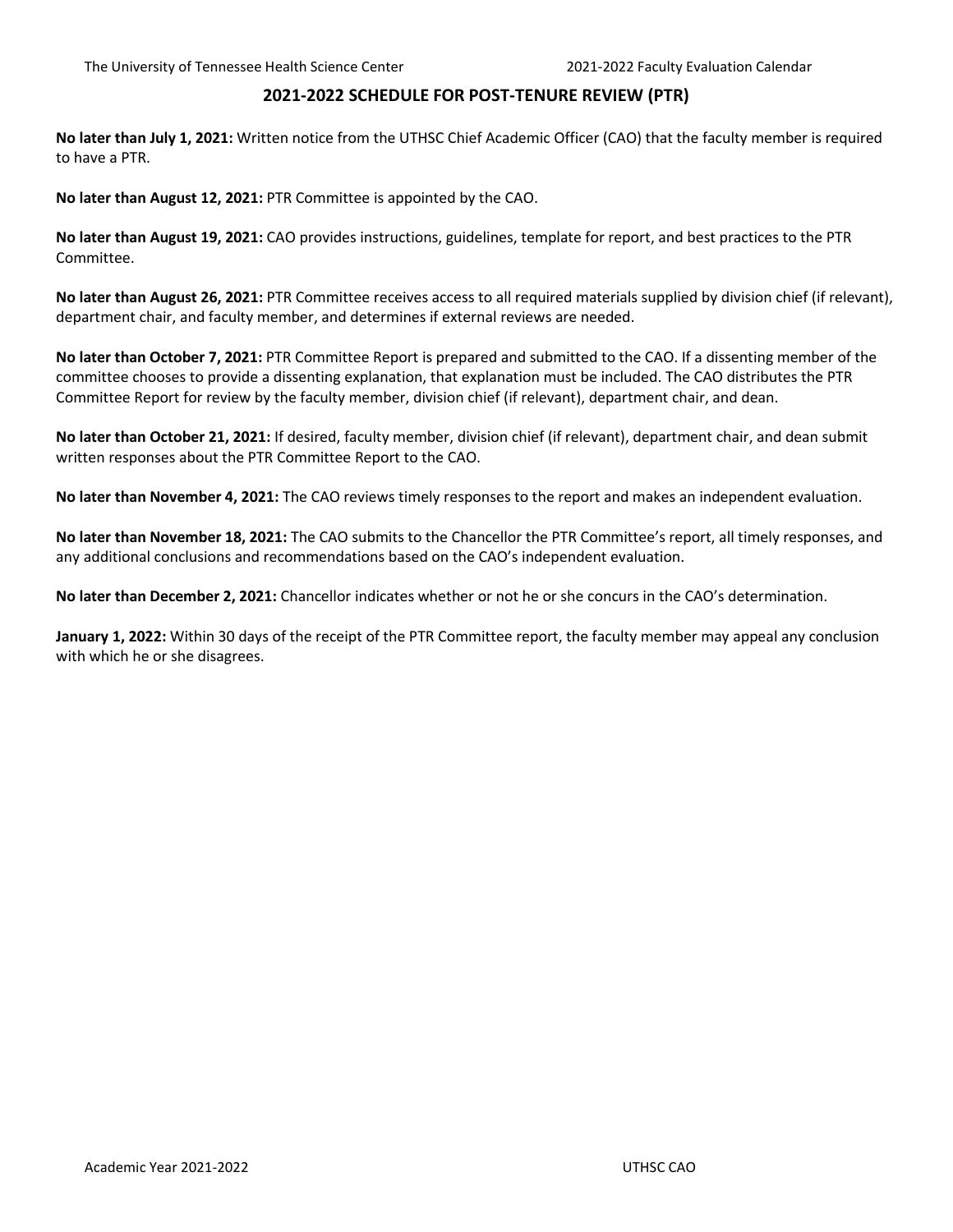# **COMBINED FACULTY EVALUATION CALENDAR for Tenure, Promotion, Annual Performance and Planning Review, and Post-Tenure Review**

| <b>Promotion &amp;/or</b> Annual |                   | <b>Post Tenure</b>                  | Activity                                                                                                                                                                                                                                                                                                                                                                                                                                                                                                                                                                                                                                                                                                                                                                                                                                                                                                                                                      |
|----------------------------------|-------------------|-------------------------------------|---------------------------------------------------------------------------------------------------------------------------------------------------------------------------------------------------------------------------------------------------------------------------------------------------------------------------------------------------------------------------------------------------------------------------------------------------------------------------------------------------------------------------------------------------------------------------------------------------------------------------------------------------------------------------------------------------------------------------------------------------------------------------------------------------------------------------------------------------------------------------------------------------------------------------------------------------------------|
| <b>Tenure</b>                    | <b>Evaluation</b> | <b>Review</b>                       |                                                                                                                                                                                                                                                                                                                                                                                                                                                                                                                                                                                                                                                                                                                                                                                                                                                                                                                                                               |
|                                  | July 1,<br>2021   |                                     | Reappointment letters confirming appointment for the July 1, 2021 to<br>June 30, 2022 academic year sent to all faculty members who are<br>required to receive them. This includes faculty members who are on<br>non-tenure track or tenure- track. Before issuing a reappointment letter<br>for the next fiscal/academic year (beginning July 1, 2021) for any non-<br>tenure track faculty member who receives a Needs Improvement for<br>Rank or Unsatisfactory for Rank rating on the APPR, the Department<br>Chair shall contact the Chief Academic Officer (CAO) (Faculty Handbook,<br>Section 5.3.4). An Annual Review Improvement Plan or Enhanced Post-<br>Tenure Performance Review is required for all faculty members who<br>receive negative ratings and who receives reappointment. See pp. 101-<br>102 of the August 2018 UTHSC Faculty Handbook for specifics<br>(https://uthsc.edu/afsa/faculty-affairs/documents/faculty-<br>handbook.pdf). |
|                                  |                   | July 1, 2021                        | Written notice from the CAO that the faculty member is required to<br>have a PTR - normally will occur by July 1                                                                                                                                                                                                                                                                                                                                                                                                                                                                                                                                                                                                                                                                                                                                                                                                                                              |
|                                  |                   | July 31, 2021                       | Selected faculty members and department chairs/division chiefs<br>nominate PTR committee members.                                                                                                                                                                                                                                                                                                                                                                                                                                                                                                                                                                                                                                                                                                                                                                                                                                                             |
| August 2021                      |                   |                                     | The CAO prepares and emails promotion and tenure instructions to<br>Deans, Department Chairs and Directors.                                                                                                                                                                                                                                                                                                                                                                                                                                                                                                                                                                                                                                                                                                                                                                                                                                                   |
| August &<br>September<br>2021    |                   |                                     | Departments initiate a defined process for reviewing each faculty<br>member to be considered for promotion and/or tenure. The process is<br>established by each department in accord with the provisions of the<br>UTHSC Faculty Handbook and University policies; each faculty member<br>should be advised, in writing, that he or she is being evaluated and<br>should be given an opportunity to submit information pertaining to the<br>review of performance and future<br>promise.                                                                                                                                                                                                                                                                                                                                                                                                                                                                      |
|                                  |                   | August 12,<br>2021                  | The CAO appoints committee members for the PTR Committee.                                                                                                                                                                                                                                                                                                                                                                                                                                                                                                                                                                                                                                                                                                                                                                                                                                                                                                     |
|                                  |                   | August 19,<br>2021                  | The CAO provides instructions, guidelines, template for report, and best<br>practices to the PTR Committee.                                                                                                                                                                                                                                                                                                                                                                                                                                                                                                                                                                                                                                                                                                                                                                                                                                                   |
|                                  |                   | No later than<br>August 26,<br>2021 | PTR Committee receives all required materials from division chief (if<br>relevant), department chair, from faculty member, and determines if<br>external reviews are needed.                                                                                                                                                                                                                                                                                                                                                                                                                                                                                                                                                                                                                                                                                                                                                                                  |
|                                  |                   | October 7,<br>2021                  | PTR Committee report is submitted to the CAO with the dissenting<br>explanation if a dissenting member chooses to provide one. The CAO<br>distributes the report for review by the faculty member, division chief<br>(if relevant), department chair, and dean.                                                                                                                                                                                                                                                                                                                                                                                                                                                                                                                                                                                                                                                                                               |
|                                  |                   | October 21,<br>2021                 | Faculty member, division chief (if relevant), department chair, and dean<br>submit written responses to the CAO.                                                                                                                                                                                                                                                                                                                                                                                                                                                                                                                                                                                                                                                                                                                                                                                                                                              |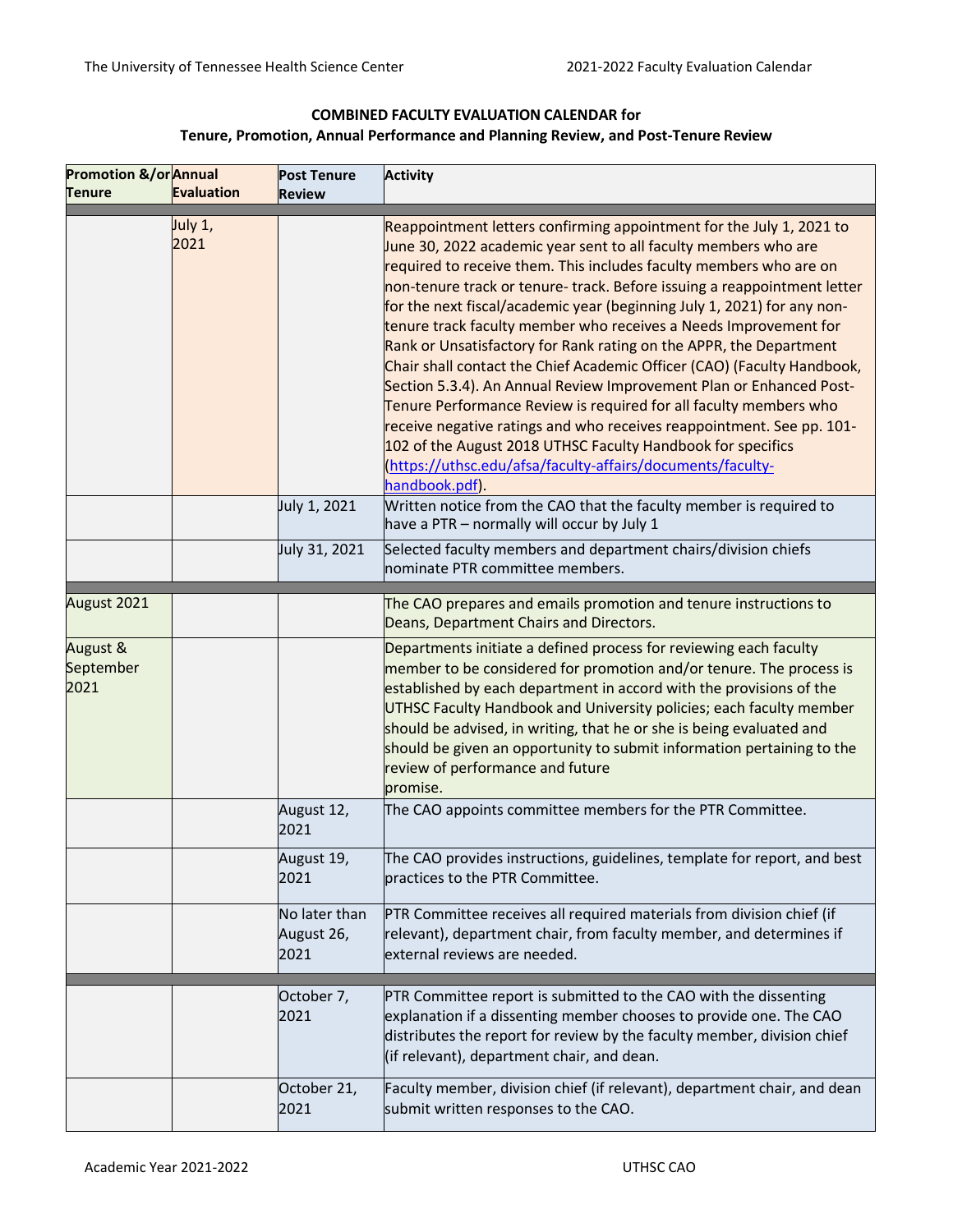| Promotion &/or Annual<br>Tenure                 | <b>Evaluation</b>                                   | <b>Post Tenure</b><br>Review | <b>Activity</b>                                                                                                                                                                                                                                                                                                                       |
|-------------------------------------------------|-----------------------------------------------------|------------------------------|---------------------------------------------------------------------------------------------------------------------------------------------------------------------------------------------------------------------------------------------------------------------------------------------------------------------------------------|
| November<br>2021 to<br>January 2022             |                                                     |                              | Department chairs and directors prepare recommendations for<br>promotion and awarding of tenure and forward them to the Dean. The<br>due date for receipt of these recommendations will be made at the<br>discretion of each college dean.                                                                                            |
|                                                 |                                                     | November 4,<br>2021          | CAO reviews timely responses to the report and makes an independent<br>evaluation.                                                                                                                                                                                                                                                    |
|                                                 |                                                     | November 18,<br>2021         | CAO submits to the Chancellor the committee's report, all timely<br>responses, and any additional conclusions and recommendations based<br>on the CAO's independent evaluation.                                                                                                                                                       |
|                                                 |                                                     | December 2,<br>2021          | Chancellor indicates whether or not he or she concurs in the CAO's<br>determination.                                                                                                                                                                                                                                                  |
|                                                 | No later than<br>December 31,<br>2021               |                              | Faculty member has entered required information for the 2021<br>calendar year into Digital Measures, to include goals and assignments<br>set during the most recent annual review (effective during January 1,<br>2021 to December 31, 2021) and proposed goals for the 2022 calendar<br>year (January 1, 2022 to December 31, 2022). |
|                                                 |                                                     |                              | January 1, 2022 Within 30 days of the receipt of the PTR Committee report, the faculty<br>member may appeal any conclusion with which he or she disagrees.                                                                                                                                                                            |
|                                                 | <b>January 2, 2022</b><br>Through<br>March 15, 2022 |                              | Faculty member must meet with the Department Chair or responsible<br>supervisor to conduct the Annual Performance and Planning Review (no<br>later than March 15, 2022).                                                                                                                                                              |
| By January 7,<br>2022                           |                                                     |                              | Deans should notify the CAO of all candidates being considered for<br>early tenure or early promotion.                                                                                                                                                                                                                                |
| No later than<br>the end of<br>February<br>2022 |                                                     |                              | Deans should forward to the CAO any negative or controversial<br>recommendations (forward earlier if possible), as extra time may be<br>required for reviews at higher levels or for appeal by the faculty<br>member.                                                                                                                 |
| No later than<br>March 4, 2022                  |                                                     |                              | Departments should review budgets and their needs for non-tenure<br>track faculty and submit a list of faculty members who may be<br>recommended for nonrenewal to the CAO, 400 Hyman.                                                                                                                                                |
| No later than<br>March 7, 2022                  |                                                     |                              | Deans review the positive or noncontroversial recommendations for<br>promotion and tenure and forward their final recommendations to the<br>UTHSC CAO, 400 Hyman Building.                                                                                                                                                            |
|                                                 | By March 31,<br>2022                                |                              | Upon completion of the review process and no later than March 31,<br>2022, the annual review workflow in Digital Measures must be<br>complete.                                                                                                                                                                                        |
| By April 15,<br>2022                            |                                                     |                              | The CAO reviews recommendations and prepares a consolidated report<br>for the Chancellor.                                                                                                                                                                                                                                             |